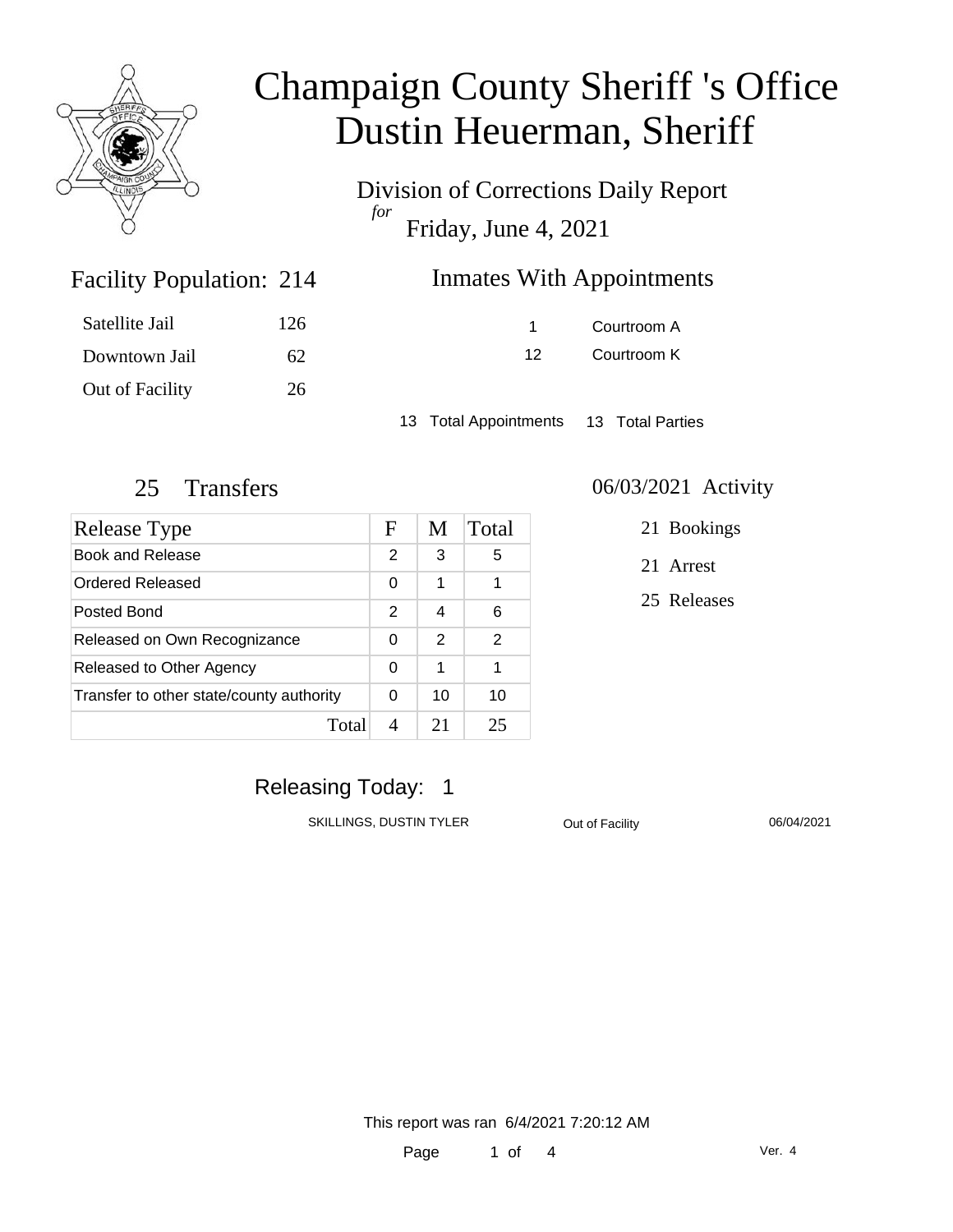

# Champaign County Sheriff 's Office Dustin Heuerman, Sheriff

Division of Corrections Daily Report *for* Friday, June 4, 2021

| <b>Custody Status Count</b> |  |
|-----------------------------|--|
|-----------------------------|--|

- Electronic Home Dentention 24
	- Felony Arraignment 9
	- Felony Pre-Sentence 6
		- Felony Pre-Trial 122
	- Felony Sentenced CCSO 5
	- Felony Sentenced IDOC 21
	- Felony Sentenced Other 1
		- Hold Other 3
	- Hold Sentenced CCCC 1
	- Hold Sentenced IDOC 2
	- Misdemeanor Arraignment 3
		- Misdemeanor Pre-Trial 9
			- Petition to Revoke 2
			- Remanded to DHS 5
		- Traffic Sentenced CCSO 1
			- Total 214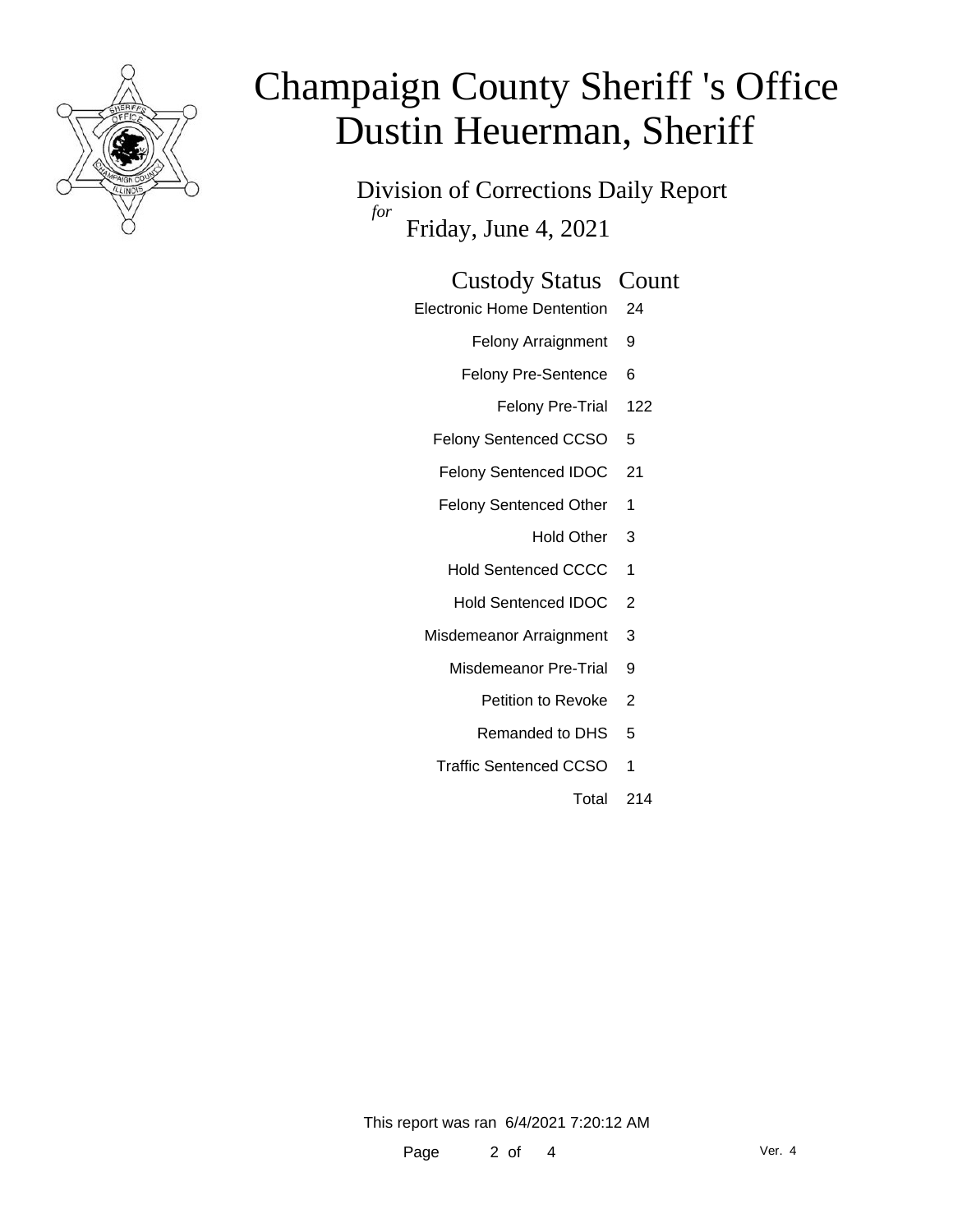

# Champaign County Sheriff 's Office Dustin Heuerman, Sheriff

Division of Corrections Daily Report *for* Friday, June 4, 2021

## Inmates With Appointments

| Jailing Party Name                | Location    | Number of Records / Node |
|-----------------------------------|-------------|--------------------------|
| BELTRAN-RIVERA, ANGEL LUIS        | Courtroom K | 1 / Satellite Jail       |
| BENTON-COX, TYLER CHRISTIAN       | Courtroom K | 1 / Satellite Jail       |
| <b>BROCK, VERNELL CHRISTOPHER</b> | Courtroom K | 1 / Satellite Jail       |
| DAVIS, MICHAEL CARREY             | Courtroom K | 1 / Satellite Jail       |
| <b>FISCUS, ROBERT LOWELL</b>      | Courtroom K | 1 / Satellite Jail       |
| GORDON, DAMON JAY                 | Courtroom K | 1 / Satellite Jail       |
| KNIGHT, HEIDI ROSE                | Courtroom K | 1 / Satellite Jail       |
| KWIATKOWSKI, ROBERT JOHN          | Courtroom K | 1 / Satellite Jail       |
| MURRAY, TIMOTHY JAMES, Junior     | Courtroom K | 1 / Satellite Jail       |
| SMITH, JOEY JR                    | Courtroom K | 1 / Satellite Jail       |
| SPAULDING, JAMARYL RAMON          | Courtroom K | 1 / Satellite Jail       |
| TROWELL, PRINCE DLVON             | Courtroom K | 1 / Satellite Jail       |
| <b>WEIR, CLINTON HOWARD</b>       | Courtroom A | 1 / Downtown Jail        |

### **Transfers**

| ALEXANDER-JORDAN, JEFFREY J | Transfer to other state/county authority Satellite Jail                               |                 |
|-----------------------------|---------------------------------------------------------------------------------------|-----------------|
| <b>BAKER, KEITH LAMAUNT</b> | Transfer to other state/county authority Downtown Jail                                |                 |
| <b>BELZ, STACY ANN</b>      | Posted Bond                                                                           | Satellite Jail  |
| CARRUTHERS, DANIEL WILLIAM  | Transfer to other state/county authority Satellite Jail                               |                 |
| COKER, ALEXANDER JAMES      | Transfer to other state/county authority Downtown Jail                                |                 |
| DENTON, CHAD A              | Released on Own Recognizance                                                          | Satellite Jail  |
| <b>EHLER, LISA GAIL</b>     | <b>Book and Release</b>                                                               | Out of Facility |
|                             | FULWILEY, TYRONE LAMAR, Junior Transfer to other state/county authority Downtown Jail |                 |
| GIBONEY, LEE ALBERT, Third  | Posted Bond                                                                           | Satellite Jail  |
| KARGBO, KEKURA SO           | Posted Bond                                                                           | Satellite Jail  |
| MILTON, JASON RYAN          | Transfer to other state/county authority Satellite Jail                               |                 |